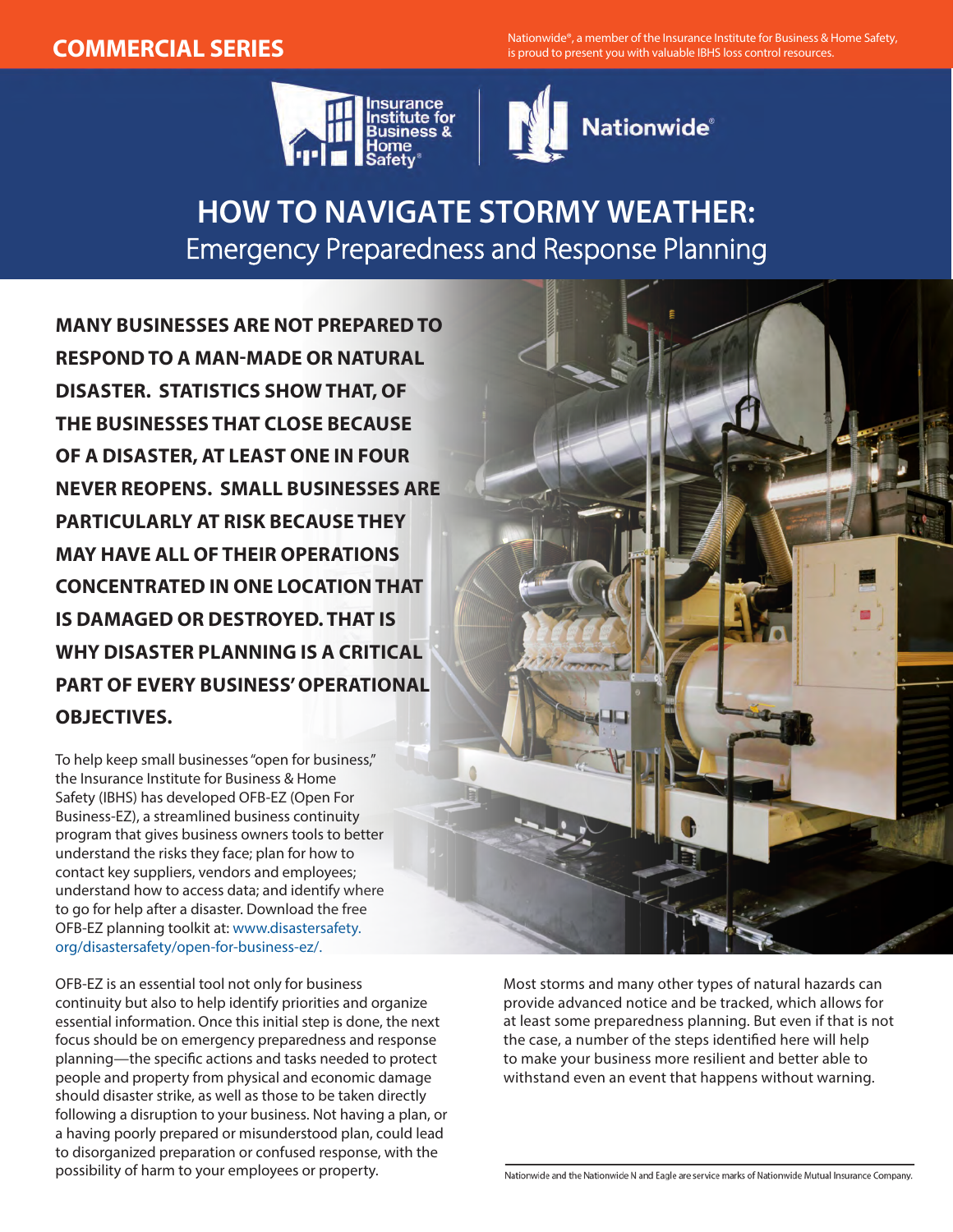### **COMPONENTS OF YOUR EMERGENCY PLANNING**

Creating an emergency plan that deals with issues specific to your worksite and location is not difficult, time consuming, or expensive. The starting point should be your OFB-EZ (or other business continuity) plan, which identifies the risks to which you are most vulnerable. This will allow you to make sure that the emergency plan you create is right for the hazards or situations of greatest concern, such as severe weather, internal fire, chemical spills or other manmade disasters, civil disturbance, or building system failures.

The next step is to inventory your worksite layout, structural features, and emergency systems, so that you can tailor your plan to your situation. Just as with your business continuity plan, your emergency plan should include your employees in the planning process. While every employee eventually will be involved in how you prepare for and respond to an emergency, it makes sense to designate an Emergency Operations Team (EOT) to develop, oversee, and implement specific plans and procedures. The EOT should include a cross-section of employees, ranging from senior management to maintenance personnel, with all functional areas of your company represented.

#### **GET A HEAD START IN ADVANCE OF SPECIFIC SEVERE WEATHER THREAT**

While emergency planning ideally is a twelve-month priority, the start of the severe weather season in your area is a good time to refocus your efforts. This is the time to:

- ✓Designate an employee to monitor weather reports and alert your team to the potential of severe weather.
- ✓Review your business continuity plan and update as needed, including employee contact information.
- $\sqrt{\ }$  Remind employees of key elements of the plan, including post-event communications procedures and work/payroll procedures. Make sure all employees have a paper copy of the plan. Review emergency shutdown and start-up procedures, such as electrical systems, with appropriate personnel, including alternates.
- $\checkmark$  If back-up power such as a diesel generator is to be used, test your system and establish proper contracts with fuel suppliers for emergency fuel deliveries.
- ✓Re-inspect and replenish emergency supplies inventory, since emergency supplies are often used during the offseason for non-emergency situations.
- ✓Test all life safety equipment.
- ✓Conduct training/simulation exercises for both your business continuity and emergency preparedness/ response plans.

# **United States Natural Disaster and Severe Weather Seasons**

While natural disasters and severe weather can strike at any time and in any location, there are specific times of year and geographic locations where certain types of disasters and severe weather are more prevalent. These are general guidelines, which vary depending on changes in annual weather patterns and other factors.

| <b>NATURAL DISASTER</b>     | <b>SEASONS</b>      | <b>GEOGRAPHIC LOCATION</b>                                                 |
|-----------------------------|---------------------|----------------------------------------------------------------------------|
|                             |                     |                                                                            |
| Severe winter weather       | Nov. 1 - Mar. 1     | Northeast, Midwest, Mountain West, Northwest, High Elevations in Southwest |
|                             | Jan. 1 - Mar. 1     | Mid-Atlantic                                                               |
| Flooding                    | Mar. $1 -$ June 30  | Northeast, Mountain West, Northwest, Midwest                               |
| Flash Flooding              | Year-round          | Nationwide                                                                 |
| Tornadoes                   | Mar. 1 - June 30    | Midwest, Southeast, Southwest, Mid-Atlantic                                |
| <b>Hurricanes</b>           | $l$ une 1 – Nov. 30 | Gulf Coast & Atlantic Seaboard States                                      |
| Thunderstorms and Lightning | Mar. 1 – Sept. 30   | Central Plains, Southeast, Mid-Atlantic, Southwest                         |
| Hailstorms                  | Mar. 1 – Sept. 30   | East of the Rockies                                                        |
| Wildfire                    | Mar. $1 -$ June 1   | Southeast                                                                  |
|                             | June $1 -$ Nov. 1   | Mountain West, Pacific West, Southwest                                     |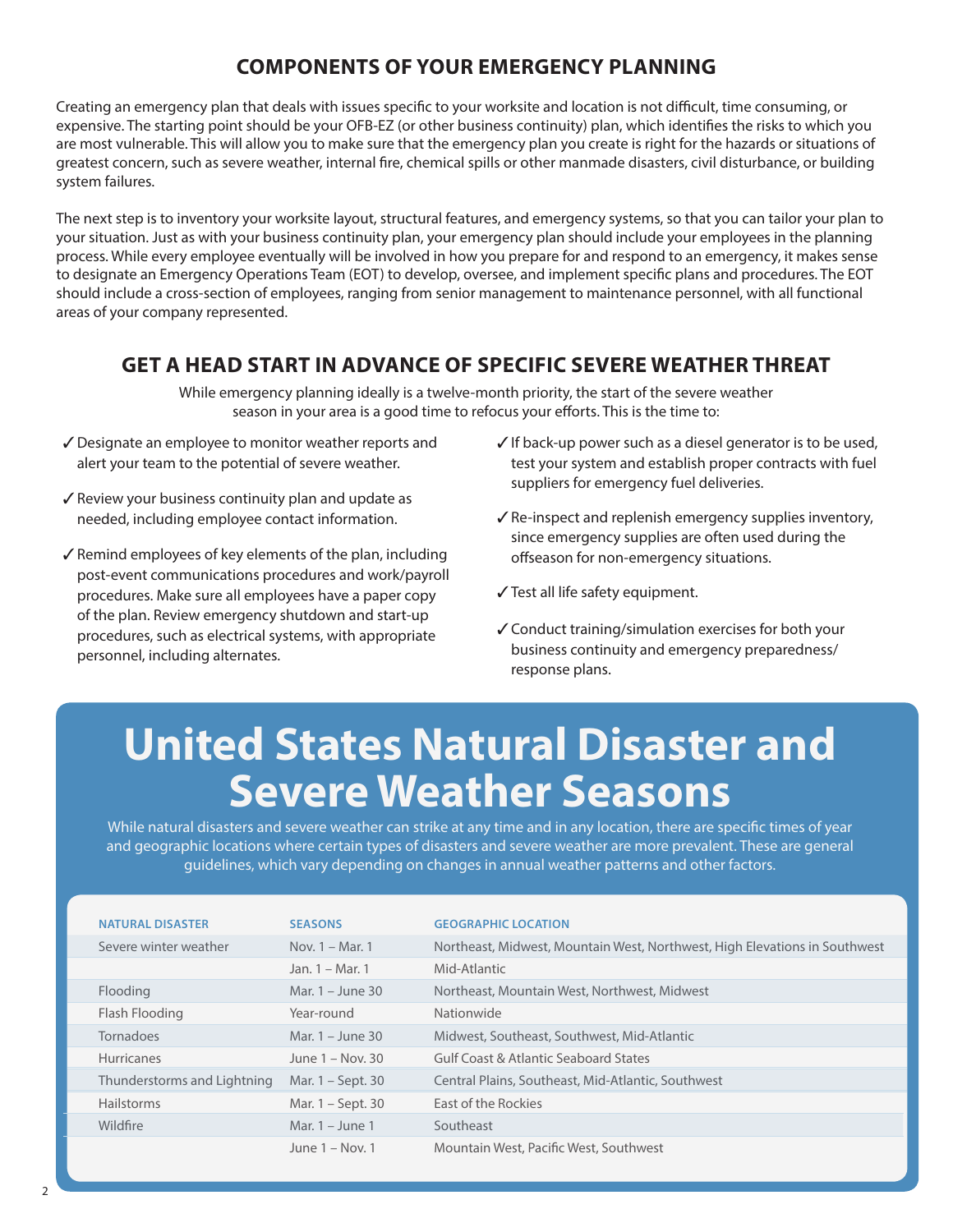#### **LIFE SAFETY COMES FIRST**

Every emergency plan should focus first on life safety protections:

- ✓Procedures on how to report emergencies (fire alarm, dialing 911, calling an internal emergency number);
- ✓ Medical emergency procedures (who can perform them and to what extent, or will your business rely on the fire department or ambulatory services to provide these services?);
- ✓Evacuation procedures (who can order an evacuation, under what conditions, how to evacuate, and what routes to take; etc.);
- ✓Procedures on how to account for all employees after an emergency evacuation (sweep the area, check offices and restrooms, conduct roll call in the assembly area, etc.);
- ✓Shelter-in-place procedures (who can order employees to shelter-in-place, actions employees should take before and while sheltering, etc.); and
- ✓Shut down and start-up procedures including computer systems, special equipment, refrigeration systems if applicable, and building systems such as electric, gas and/ or other utility systems.

#### **5 DAYS BEFORE STORM CONDITIONS START TO FOCUS ON WHAT NEEDS TO GET DONE**

- ✓Notify employees of the potential for severe weather and to be prepared for the emergency plan possibly to be implemented.
- $\sqrt{}$  Inspect the roof and grounds for loose debris, which may become a hazard in high winds. If staff or temporary help is available, begin removal of the debris, otherwise the removal may be done at the 72-hour interval.
- $\sqrt{\ }$  Provide a list of storm tips and needed supplies to help your employees prepare their homes and families. The Insurance Information Institute (III) has developed a free

"Know Your Plan" app to help families make their own emergency plan; it also features property protection guidance from IBHS. The app is available in [iTunes,](https://itunes.apple.com/us/app/your-plan/id537737839?mt=8) or by searching "Insurance Information Institute" in the App store from any Apple device.

✓Ensure all employees have your business' designated emergency telephone numbers and key contact other information (i.e., employee emergency wallet card).

#### **72 HOURS BEFORE STORM CONDITIONS TIME TO ACTIVATE THE PLAN**

- ✓If not completed already, remove or secure all loose roof and ground items, including landscaping that may become wind-borne debris.
- ✓Clear roof drains, gutters and downspouts of debris, to prevent water back-up.
- ✓Clean out all debris from outdoor perimeter drains, especially in areas where water may collect such as shipping and receiving areas where the ground slopes towards the building.
- ✓Fill emergency generators with fuel and contact fuel suppliers with anticipated needs for post-storm deliveries.
- ✓Ensure fire protection systems are in proper working order.
- ✓Notify key customers, suppliers, and partners of office/ facility closing and contingency plans (post office, Fed Ex, UPS, cleaning service, building management, vendors, etc.).
- ✓ Make decisions on when to excuse employees so that they

have sufficient time to prepare their homes and families, and notify employees of office closure details.

- ✓ Make any necessary alternative travel arrangements for employees away on business.
- ✓Customize messages for business' website, telephone recording, employee intranet, etc.
- ✓Decide which outstanding invoices, bills, expense reports, etc. should be paid by your accounts payable department, before a possible closure.
- ✓Instruct employees with laptops to take them home at the end of each day and confirm that they can connect to your business' server from home.
- ✓Remind employees to make sure their cell phones are fully charged and that they have a power cord and car charger.
- ✓Advise employees to begin checking your employee emergency hotline and/or company intranet/website for updates on the status of your office/facility.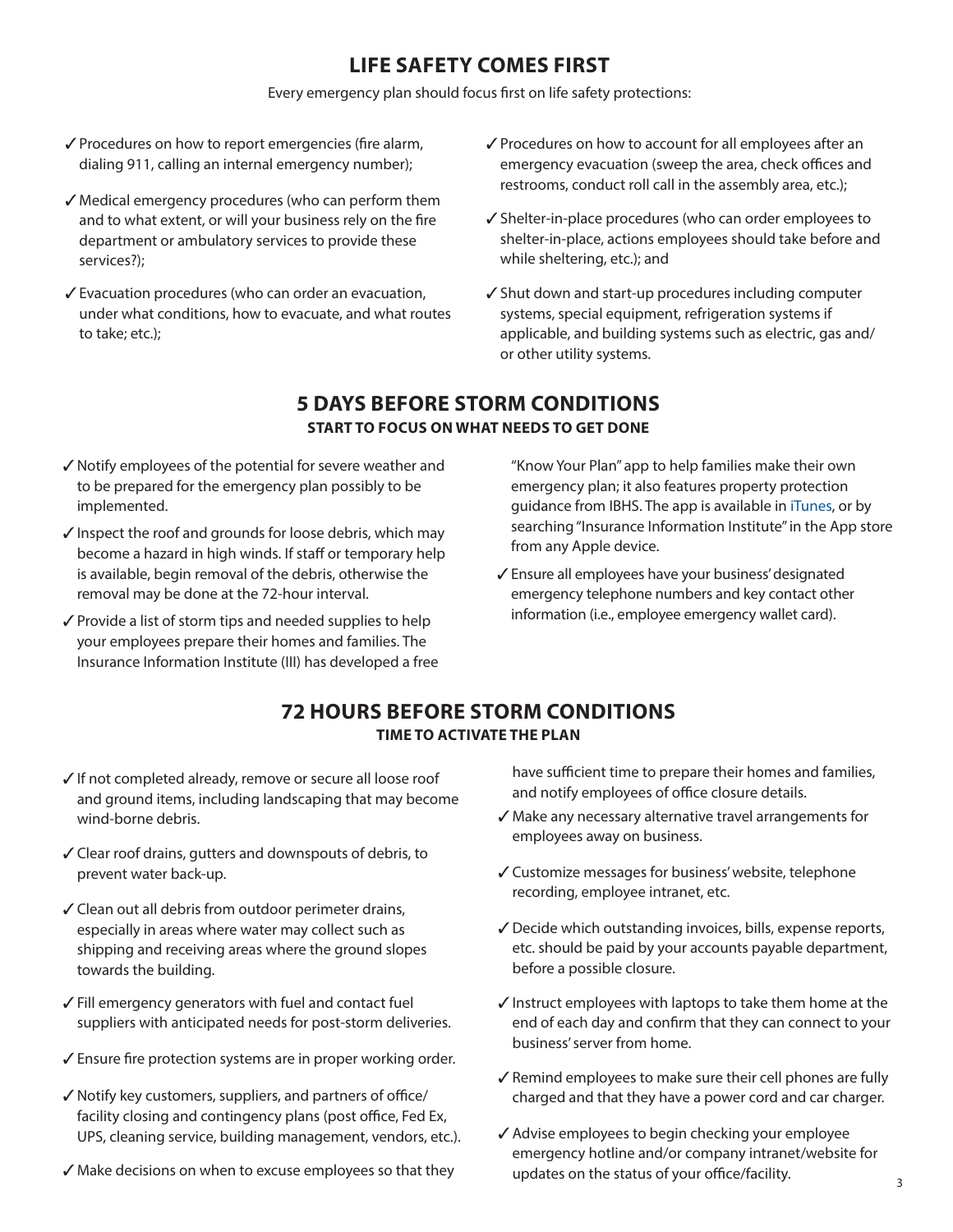#### **48 – 24 HOURS BEFORE STORM CONDITIONS FINALIZE PREPARATIONS AND MAKE SURE EMPLOYEES ARE SAFE**

- ✓Process accounts payable and payroll. Protect or relocate vital records.
- ✓ Make sure all employees with calling responsibilities have the most updated version of the company telephone call list and have it in multiple formats (hard copy, electronically, etc.).
- ✓For hurricanes and other high wind events, install window protection; if window protection is unavailable, close all window blinds, and cover office equipment with plastic sheets or tarps.
- ✓Close and lock all office doors, especially perimeter offices.
- ✓If you expect your building to be exposed to flooding or storm surge, seal all water entry points such as utility penetrations into the building and install flood protection including first-floor drain plugs.
- ✓Conduct full/partial shutdown procedures. If volunteers are to remain onsite during the storm, make sure they can remain in a safe and secure area. If conditions permit, instruct them on how to monitor, document, and mitigate against leaks and water infiltration in critical areas with vital equipment.
- ✓Advise employees to check the status of your office/facility at least twice per day.
- ✓Disconnect all electrical equipment and unplug from power source.
- ✓Place a "Closed" notice on office/facility main entrance.



*Don't forget to post a notice on your front door if you close.*

#### **DURING AND IMMEDIATELY AFTER THE STORM**

- ✓Update employee emergency hotline and/or company intranet and company website with postings on the status of your operations.
- ✓Activate the company telephone call list process, in order to contact all employees regarding the status of your office/ facility.
- ✓Designate times for key staff members to call into conference calls for situation overviews.

#### **RECOVERY: AFTER THE STORM**

- ✓Designated personnel should return to the facility, assess conditions, document damages, and notify the emergency operations teams of their findings.
- ✓ When it is deemed safe, designated personnel should begin start-up procedures.
- ✓ When all safety and operational concerns are addressed and an "All Clear" is provided, employees can return to work.
- ✓Activate employee communications tools and local media contacts to give notice of re-opening.
- ✓Take an overall inventory, including photos of all damaged property, and report damage and related expenses to your insurance company.
- ✓Employees returning to the building should be instructed to examine their work area, test all office equipment and report findings back to the designated staff contact.
- ✓Notify key customers, suppliers, and partners of office/ facility re-opening and any necessary property or operational changes resulting from storm damage.